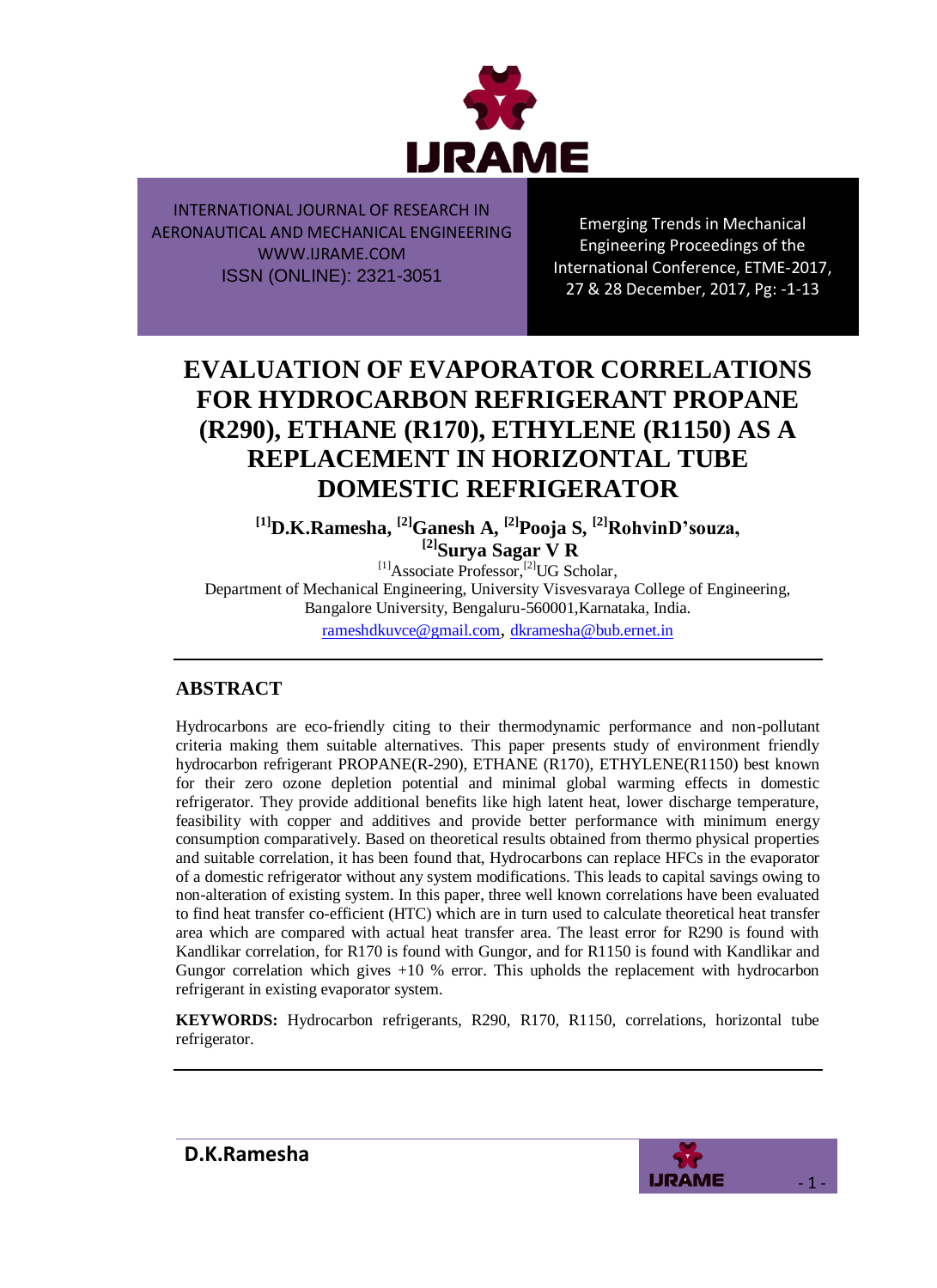

Emerging Trends in Mechanical Engineering Proceedings of the International Conference, ETME-2017, 27 & 28 December, 2017, Pg: -1-13

# **INTRODUCTION:**

In the early 1900s natural refrigerants such as ammonia, carbon dioxide, and sulphur dioxide were commonly used. They possessed toxicity and were found hazardous. During 1930s, chlorofluorocarbons (CFCs) and hydrochloro fluorocarbons (HCFCs) emerged as safer alternative refrigerants with additional benefits such as stability, non–toxicity, non–flammability, better material compatibility and thermodynamic properties. This revolutionized the Refrigeration and Air Conditioning sector leading to their wide spread use in domestic and industrial applications throughout the world. Researches have shown that earth"s ozone layer, which protects the earth"s surface from harmful effects of UV radiation is depleting because of chlorine presence in the stratosphere. The primary cause for such harm in CFCs and HCFCs are large class of chlorine containing chemicals, which rise up to the stratosphere where they react with ozone leading to convert more ozone to oxygen. This concern has effected in a number of international treaties urging for gradual phase out of halogenated fluids. Since 1996, developed countries have taken steps in banning of CFCs and is estimated that by 2030, production and usage of CFCs will be prohibited in the entire world. Also is the case for partially halogenated HCFCs [1].

The contribution of refrigeration system towards global warming can be viewed in two ways, namely direct and indirect. The direct effect occurs because of the leakage of refrigerant and whose effect can be connected directly with the global warming potential of the refrigerant used. Whereas carbon-dioxide emission from combustion of fossil fuels, which provides electricity to drive compressors can be viewed as indirect. In case of hermetic equipment where refrigerant leakage is low, energy consumption plays a key parameter in analyzing environmental impact of refrigerants. If refrigerant leakage is large as in car air-conditioners, the global warming potential dominates but energy costs are still of interest [2].

The quest for eco-friendly refrigerants which provide no harm to our environment and shielding ozone layer are moving in quick pace. Air, ammonia, carbon dioxide, hydrocarbons and water are accepted as the only class of refrigerants with no ozone depletion potential, low global warming trait and cleaner production ways by all national governments except the Environment Protection Agency of the United State. Noteworthy contributions are made in China and Germany in this direction while other European countries are now requiring phase-out of harmful refrigerants. P. J. vanderWeyde of Philadelphia invented hydrocarbon refrigerants in 1866 [3].

Ethane R170, propane R290 and isobutane R600a were successfully marketed by the Linde companies in the 1920s and 1930s. Since 1967 hydrocarbon refrigerants have liquified natural gas in plants which are now larger than 100 MW of cooling. Hydrocarbon refrigerants for domestic appliances were revived in Germany in 1992 and R600a refrigerators have spread worldwide [4].Research has shown that hydrocarbons are good alternative to existing refrigerants. Hydrocarbons, propane (R–290) and isobutane (R–600a) were among the first refrigerants, but due to their flammability and safety purposes, their use was abandoned and the direction of

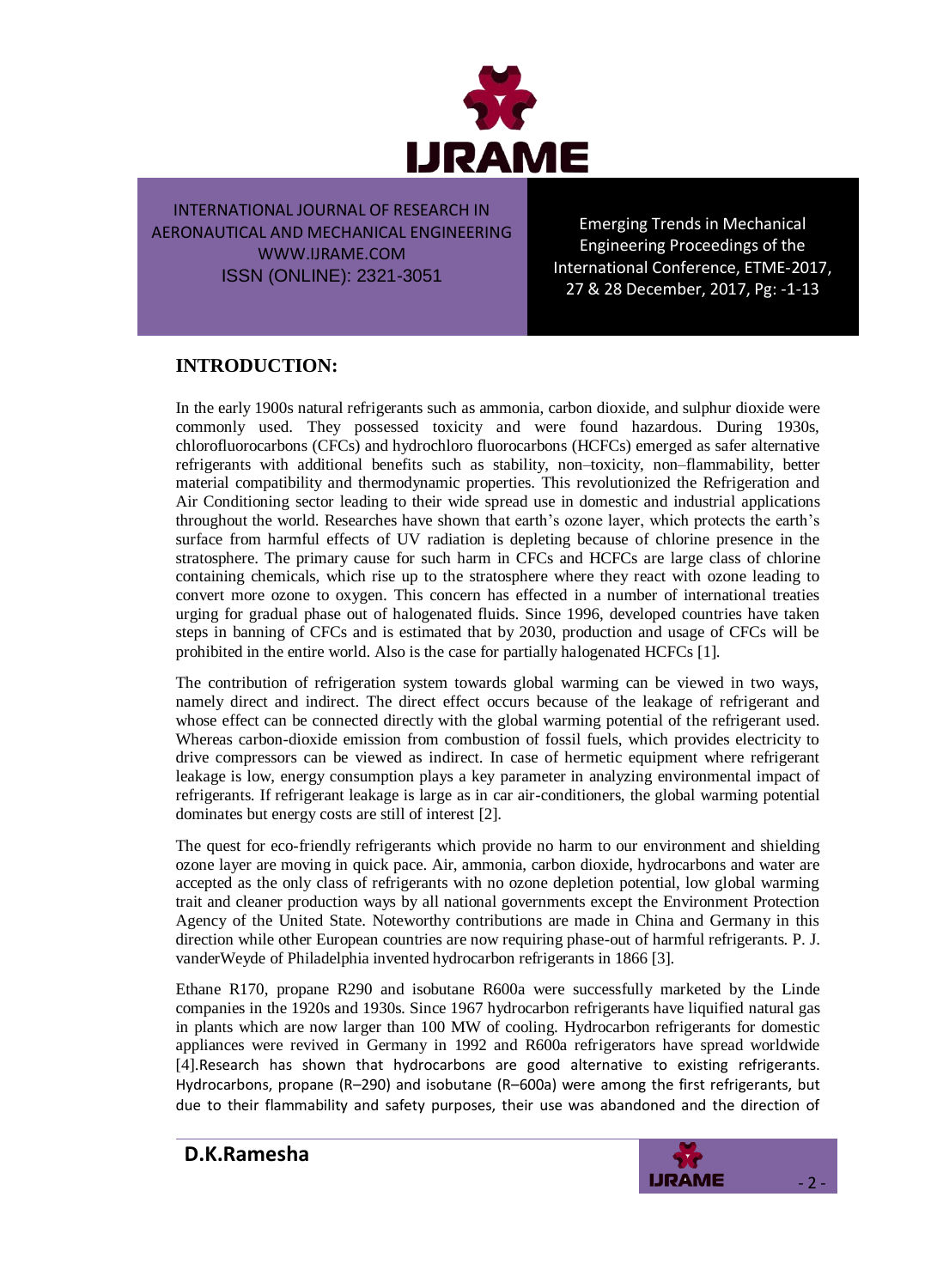

Emerging Trends in Mechanical Engineering Proceedings of the International Conference, ETME-2017, 27 & 28 December, 2017, Pg: -1-13

researches was shifted towards a safer and inert class of refrigerants [5].Propane (R–290) is widely being used in heat pumps, air conditioners and commercial refrigeration systems. Because of absence of fluorine content in Hydrocarbon refrigerants, they are viewed as alternatives to HFC refrigerants. Hydrocarbons (HCs) are the class of natural occurring substances comprising of propane, butaneand pentane. HCs are excellent refrigerants in many ways like energy efficiency, critical point, solubility, transport, heat transfer properties and environmentally sound but their major concern is their flammability [6].

The paper deals with evaluation of 3 well known flow boiling heat transfer correlation used to find the HTC at liquid phase, two phase and superheated phase and finally calculate the heat transfer area. The actual heat transfer area is calculated using evaporator dimensions. The percentage error between actual heat transfer area v/s theoretical heat transfer area serves to conclude the best correlation which accounts for all factors involved and thereby propose replacement with hydrocarbon refrigerant in the horizontal evaporator without any significant modifications.

## **METHODOLOGY:**

The methodology carried out can be put up as finding the best empirical evaporator correlation for two-phase heat transfer co-efficient in order to obtain the overall heat transfer co-efficient in mixed phase thereby calculating the heat transfer area required for the given capacity. These results are validated by comparing with the evaporator dimensions of a 95W BOSCH domestic refrigerator.

In evaporator, the phase of refrigerant changes continuously leading to a continuous change in the heat transfer co-efficient. Thus we need to find out the heat transfer co-efficient in the two-phase region at a particular composition and region and incorporate it in the overall heat transfer coefficient and find the area using heat exchanger design relation.

In this paper we consider LMTD method to find the area of the evaporator required.

 $Q = U.A.LMTD$ 

**LMTD**= Log mean temperaturedifference= $\frac{(Th1 - Th2) - (Th1 - Te2)}{\ln[(Th2 - Te1)/(Th1 - Te2)]}$ 

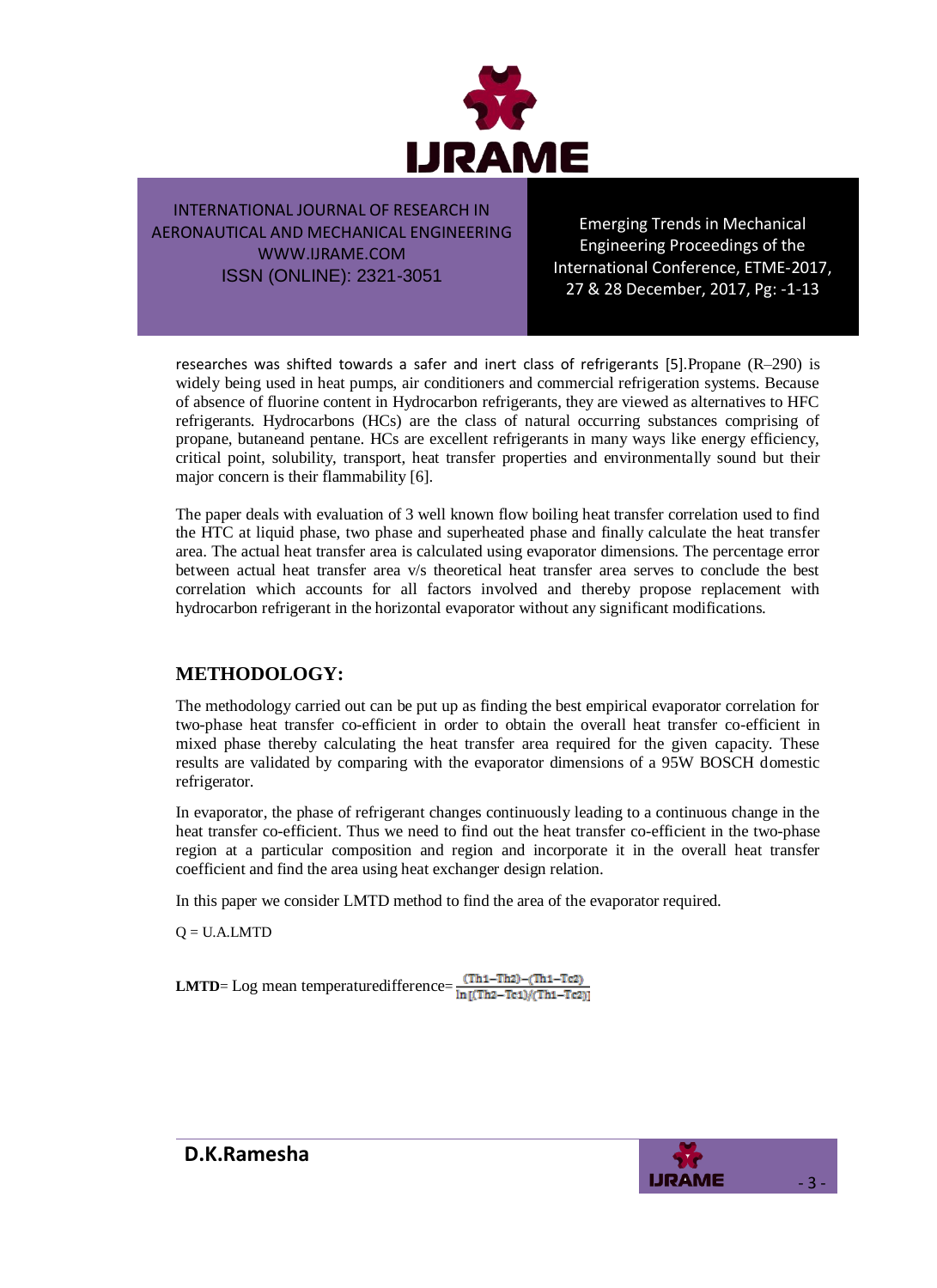

Emerging Trends in Mechanical Engineering Proceedings of the International Conference, ETME-2017, 27 & 28 December, 2017, Pg: -1-13

#### **Heat transfer areas in finned tube evaporators:**

**Bare tube area,**  $A_b$  **= (tube perimeter)\*(number of fin passages)\*(number of tubes)\*(width of each**  $passage) = (\pi d_0) (1/D) (1/B) (D-t)$ 

 $A_b = \frac{D-t}{\rho R} \pi d_0$  m<sup>2</sup> per m<sup>2</sup> face per row

**Fin area,**  $A_f$ **= (number of fins)\*(two sides of fins)\*(width of fin per row)\*{number of tubes \*(area** of cross section of each tube)} = (1/D)  $2{1*C-(1/B)\pi(d_0^2/4)}$ 

 $A_{f=\frac{2}{n}}$  [C –  $\frac{\pi a \sigma}{aB}$ ]m<sup>2</sup> per m<sup>2</sup> face per row

Total heat transfer area,  $A_{0=}$  Bare tube area+Fin area

 $A_{0t} = A_b + A_f m^2$  per m<sup>2</sup> face per row

#### **Air side heat transfer coefficient:**

A simple expression has been proposed by Air conditioning and Refrigeration Institute, Arlington Va.(1972), which is as follows:

$$
h_{air} = 38 \times V_f^{0.5}
$$

#### **Overall heat transfer coefficient:**

A general expression for overall heat transfer coefficient is given by:

$$
U_o = \frac{1}{\left(\frac{Ao}{Ai}\right) * \left(\frac{1}{hi}\right) + Rfi * \left(\frac{Ao}{Ai}\right) + \left(\frac{Ao}{Ai}\right) * ri * \frac{\ln\left(\frac{TO}{TI}\right)}{KW} + \left(\frac{Ao}{(ho(Af\eta f + Ab))}\right)}
$$

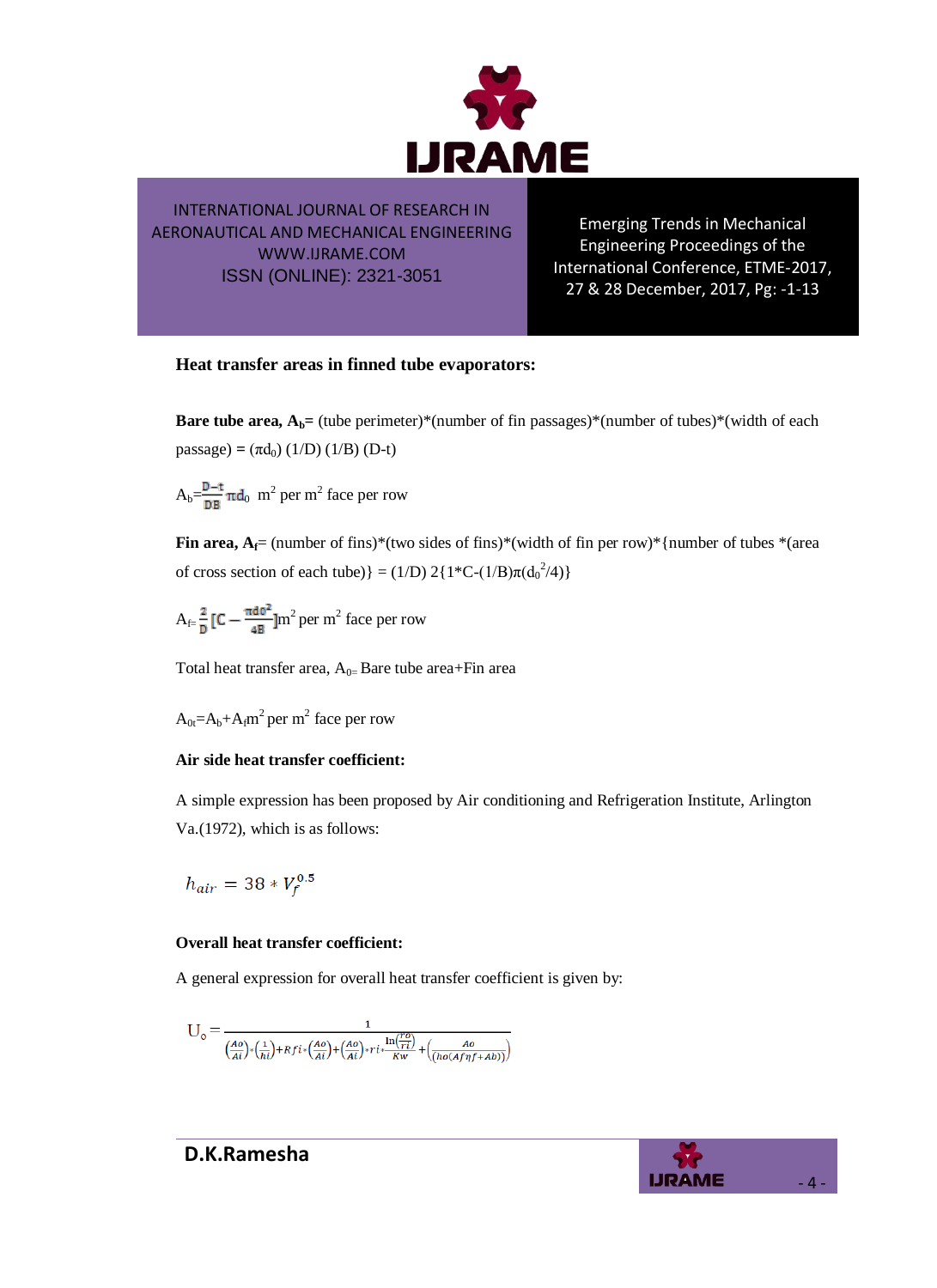

Emerging Trends in Mechanical Engineering Proceedings of the International Conference, ETME-2017, 27 & 28 December, 2017, Pg: -1-13

In the above expression, h is the convective heat transfer coefficient,  $A_f$  and  $A_b$  are the finned and bare tube areas of the heat exchanger respectively, and  $\eta'$  is the fin efficiency. Subscripts "i" and "o" stand for inner and outer sides  $R_f$  is the resistance due to fouling if need to be considered.  $A_0$ and A<sup>i</sup> are the inside and outside heat transfer area respectively.

The evaporator particulars considered in the paper are as follows:

#### **Refrigerant R290**

Tube material  $=$  Copper Thermal conductivity  $= 400W/mk$ Mass flow rate of the refrigerant  $= 0.0003 \text{Kg/s}$ 

Table 1: Tube dimensions

| Outer diameter of the tube $(D_0)$ | $9.53$ mm         |
|------------------------------------|-------------------|
| Inner diameter of the tube $(D_i)$ | 7.53mm            |
| Root diameter $(D_r)$              | 12.45mm           |
| Fins pitch $(P)$                   | 1.8 <sub>mm</sub> |
| Fin height (h)                     | 25 <sub>mm</sub>  |
| Fin thickness (t)                  | $0.25$ mm         |
| Fin spacing (s)                    | $1.55$ mm         |
| Fins/inch                          | 14                |
| Fins/metre                         | 551               |
| Transverse Pitch (B)               | $0.025$ mm        |
| Longitudinal pitch (C)             | $0.0125$ mm       |
| Length of the evaporator $(L)$     | 890 <sub>mm</sub> |
| Height of the evaporator (H)       | 760mm             |

Following are the correlations employed to find the HTC and Heat transfer area:

#### **Kandlikar's correlation (1983)**

 $=\text{C1C}_0^{\text{C2}}(\text{25Frlo})^{\text{C5}}$ +C3(Bo)<sup>C4</sup>Ffl

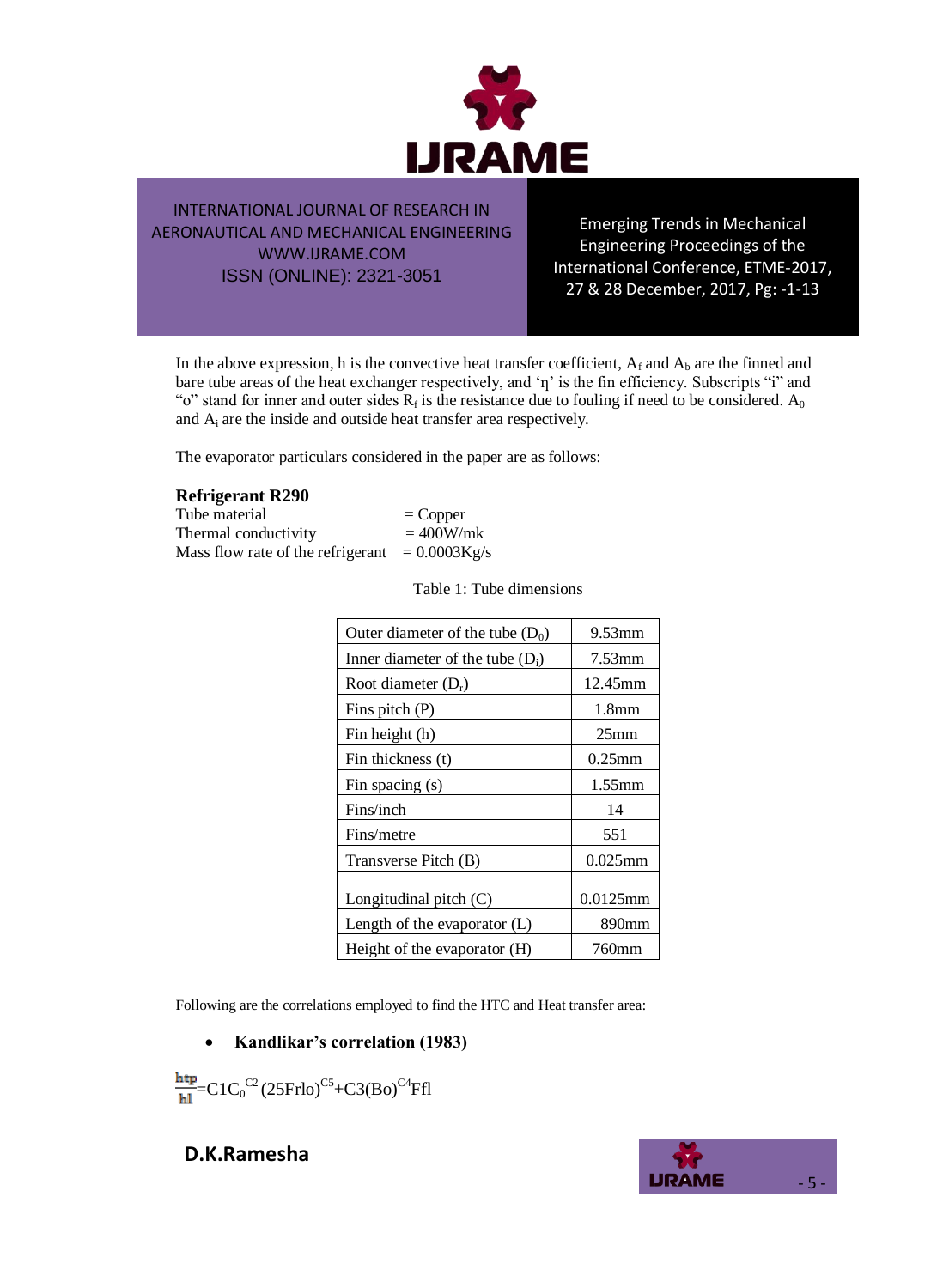

Emerging Trends in Mechanical Engineering Proceedings of the International Conference, ETME-2017, 27 & 28 December, 2017, Pg: -1-13

The values of constants  $C1 - C5$  are given in Table 2

| Constant       | Convective region | Nucleate boiling |
|----------------|-------------------|------------------|
|                |                   | Region           |
|                | 1.1360            | 0.6683           |
| C2             | $-0.9$            | $-0.2$           |
| C <sub>3</sub> | 667.2             | 1058             |
| `4             | 05                | 0.7              |
|                | 0.3               | 0.3              |

Table 2: Values of Constants

C5=0,for vertical tubes and for horizontal tubes with Frl>0.04

C<sub>0</sub><0.65 – Convective boiling region  
C<sub>0</sub>>0.65 – Nucleate boiling region  
C<sub>0</sub>= Convection number = 
$$
(\frac{\rho g}{\rho l})^{0.5}(\frac{1-x}{x})^{0.8}
$$
  
B<sub>0</sub> = Boiling number =q/(Gh<sub>fg</sub>)  
G= m/A<sub>i</sub> kg/m<sup>2</sup>-s  
q= U\*(T<sub>H</sub>-T<sub>S</sub>)W  
U=( $\frac{1}{\frac{1}{h(\text{air})} + \frac{1}{h(\text{cb})}}$ W/m<sup>2</sup>-K  
h<sub>cb</sub>= (F<sub>0</sub>\*h<sub>10</sub>)W/m<sup>2</sup>-K  
F<sub>0</sub>=F\*(1-x)  
F=2.35(0.213+1/X<sub>tt</sub>)  
 $1/X_{tt} = (\frac{x}{1-x})^{0.9} * (\frac{\rho g}{\rho l})^{0.5} * (\frac{\mu g}{\mu l})^{0.1}$   
F<sub>10</sub>= $\frac{G^{A}2}{\rho l^2 * g * d\bar{l}}$ 

 $C_5 = 0$  for  $F_{r10} > 0.04$ 

### **Chaddock-Brunemann's Correlation:**

Htp=1.91h<sub>1</sub>\*[Bo.10<sup>4</sup>+1.5(1/Xtt)<sup>0.67</sup>]<sup>0.6</sup>

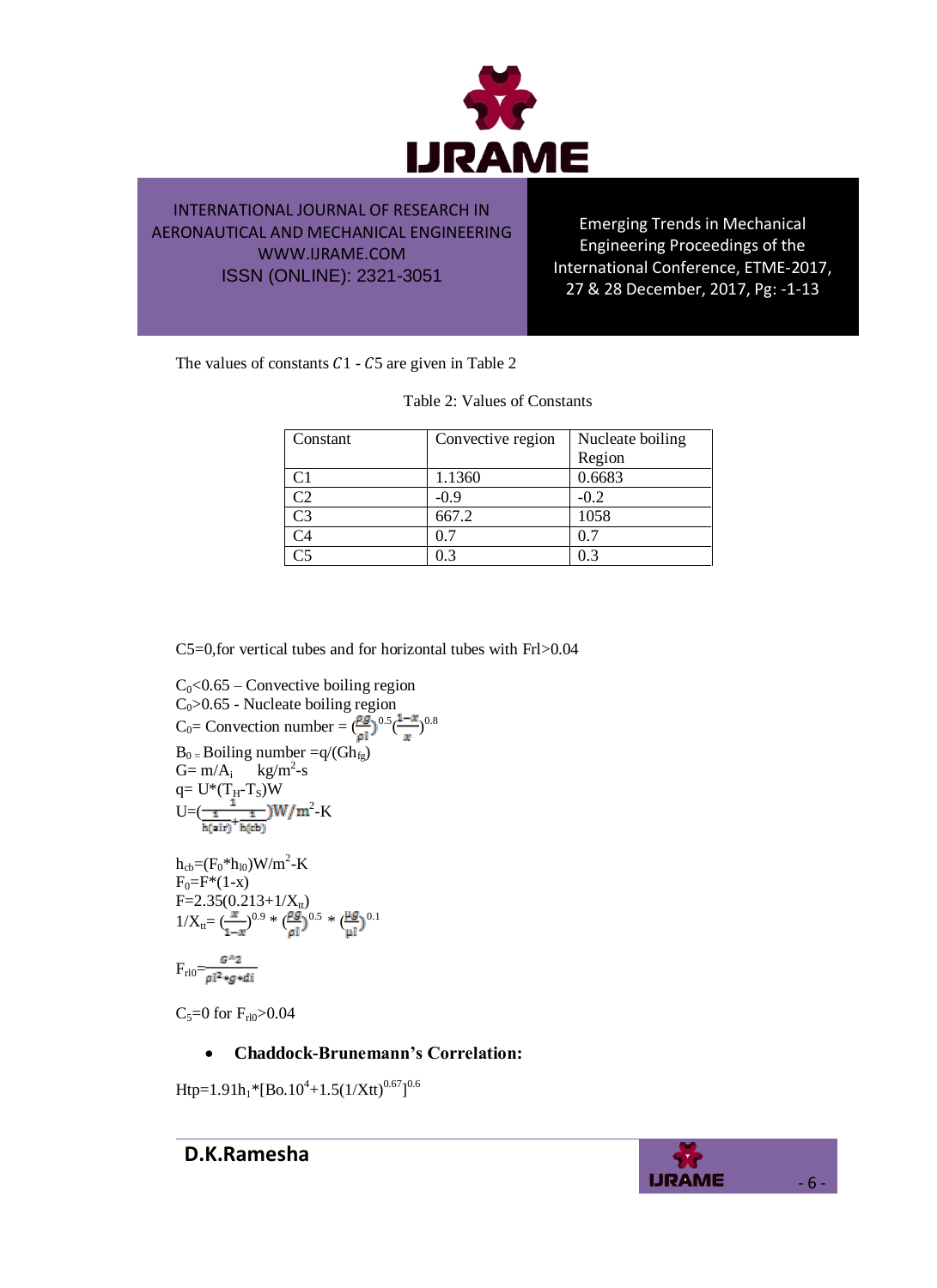

Emerging Trends in Mechanical Engineering Proceedings of the International Conference, ETME-2017, 27 & 28 December, 2017, Pg: -1-13

Bo=Boiling Number=

 $X_{tt} = (\frac{1-x}{n})^{0.9} (\frac{\rho g}{n})^{0.5} * (\frac{\mu f}{n})^{0.1}$ ......Lockhart-Martenelli parameter

#### **Gungor-Winterton Correlation:**

 $H_{tp}=(SS_2+FF_2)h_{spl}$ Where  $h_{spl}$ , is calculate with (2), and the factors  $S, S_2, F$ , and  $F_2$  are calculated by  $S=1+3000Bo^{0.86}$  $F=1.12(\frac{x}{\epsilon})^{0.75}(\frac{\rho l}{\epsilon})^{0.41}$  $\mathrm{S}_2\!\!=\mathrm{Fr}_\mathrm{l}^{(0.1\text{-}2\mathrm{Frl})}$ if horizontal and  $F_{rl}$  < 0.05 1 otherwise

 $F_2= Fr_1^{1/2}$ if horizontal and  $F_{rl}$ <0.05 1 otherwise

## **RESULTS AND DISCUSSION:**

The plot shows kandlikar correlation gives a higher value in case of R290 and lower value for R170.This is due to lower value of martenalli factor which in turn depend on higher density and viscosity values at liquid phase.



Fig.1:shows the variation of 2phase HTC with temperature for R290, R170, R1150 using Kandlikar correlation.

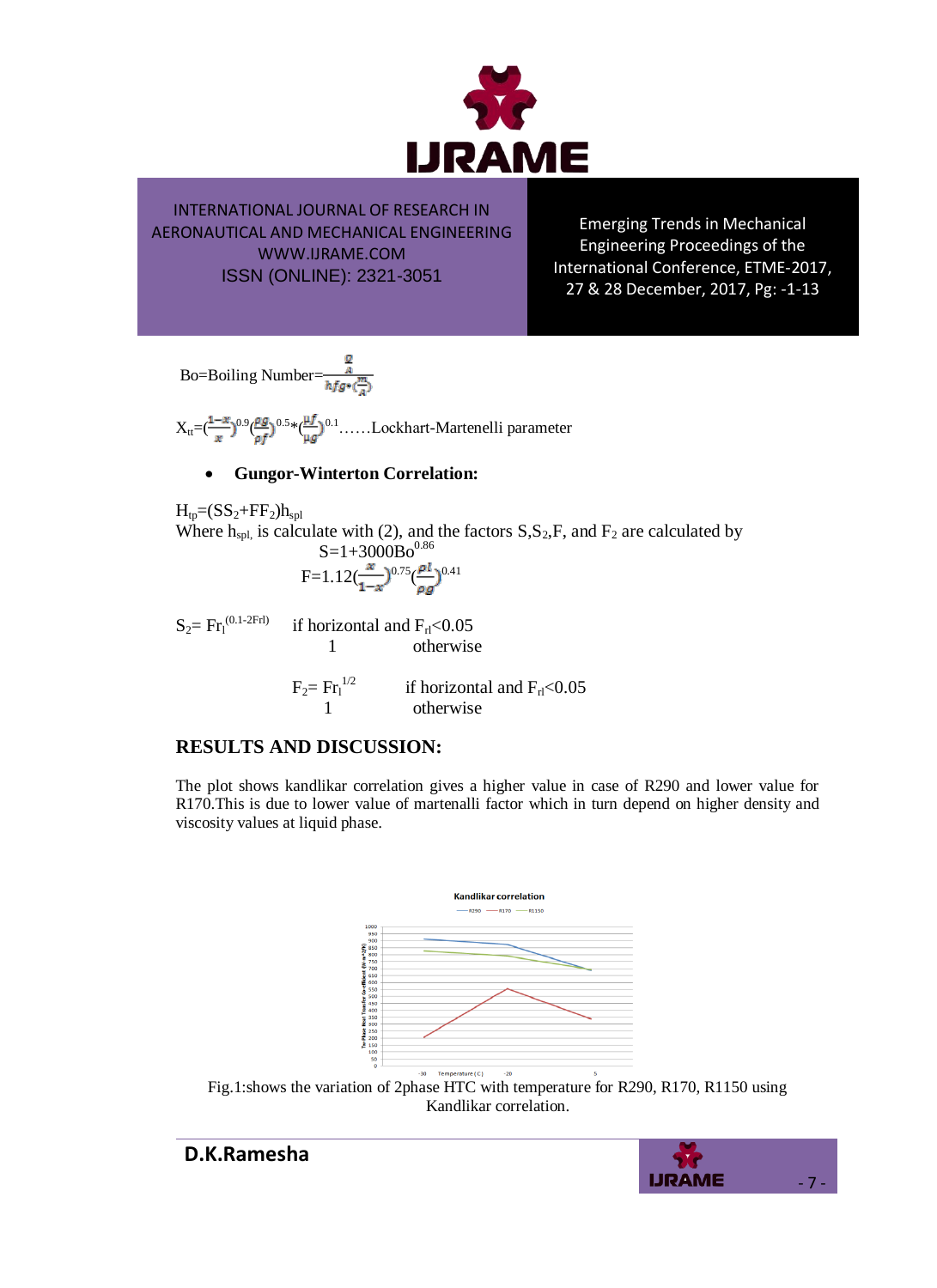

Emerging Trends in Mechanical Engineering Proceedings of the International Conference, ETME-2017, 27 & 28 December, 2017, Pg: -1-13



Fig.2:shows the variation of 2phase HTC with temperature for R290, R170 and R1150 using Chaddock correlation.

The plot shows Chaddock correlation gives a higher value in case of R1150 and lower value for R170 while the value for R290 lies in between them. This trend is obtained due to the influence of higher values of Latent heat of vapourisation.



Fig.3: shows the variation of 2phase HTC with temperature for R290, R170, R1150 using Gungor correlation

The plot shows Gungor correlation gives a higher value in case of R1150 and lower value for R290. The higher values of liquid heat transfer co-efficient obtained from Dittus boelter correlation is found to be the reason for the variation of 2phase heat transfer co-efficient.

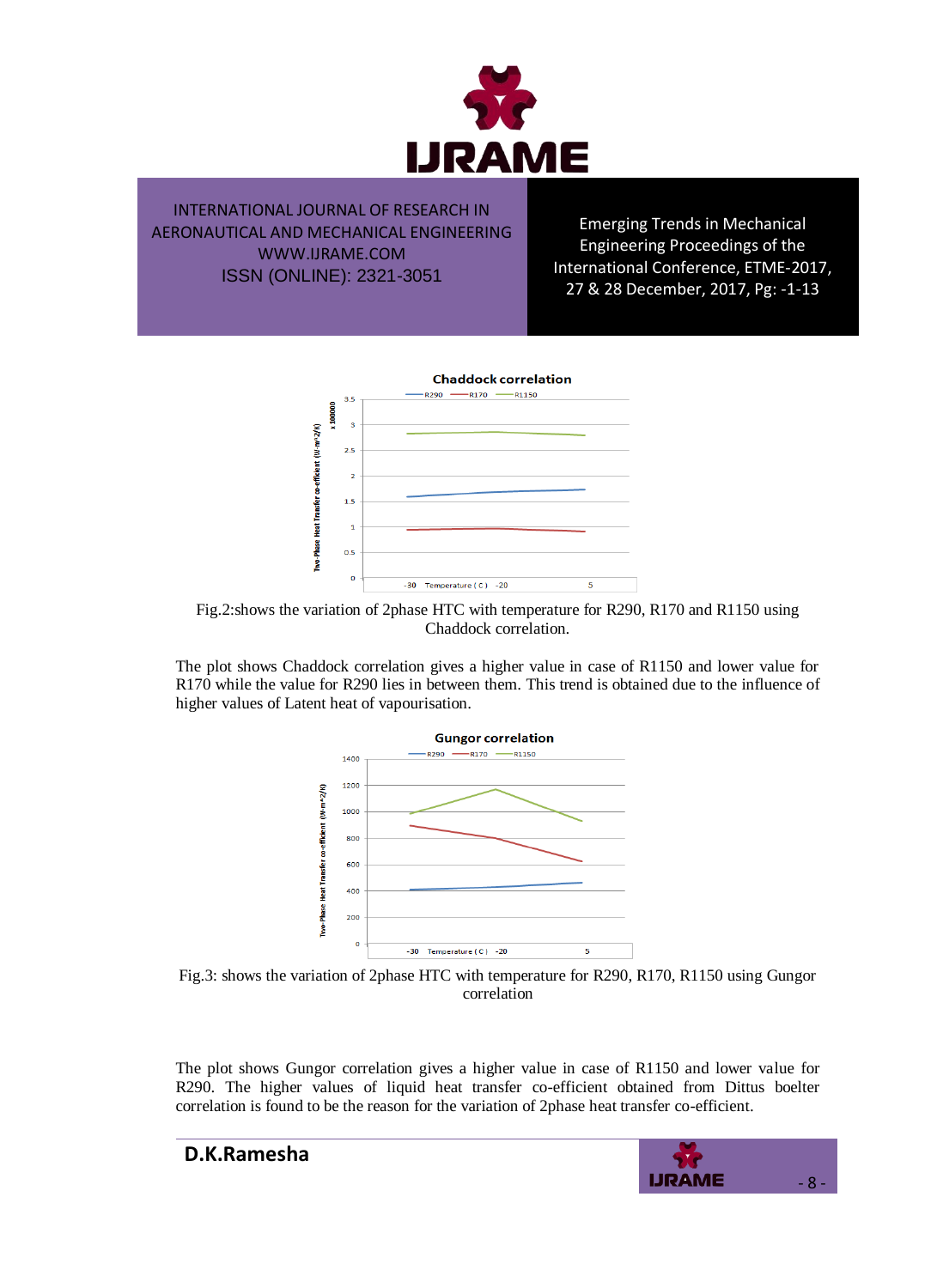

Emerging Trends in Mechanical Engineering Proceedings of the International Conference, ETME-2017, 27 & 28 December, 2017, Pg: -1-13





Kandlikar correlation gives the area near to the actual heat transfer area obtained from system dimensions



Fig.5:shows the Heat Transfer areas obtained from Kandlikar, Chaddock and Gungor correlation at working temperatures for R170

Gungor correlation gives the area near to the actual heat transfer area obtained from system dimensions.

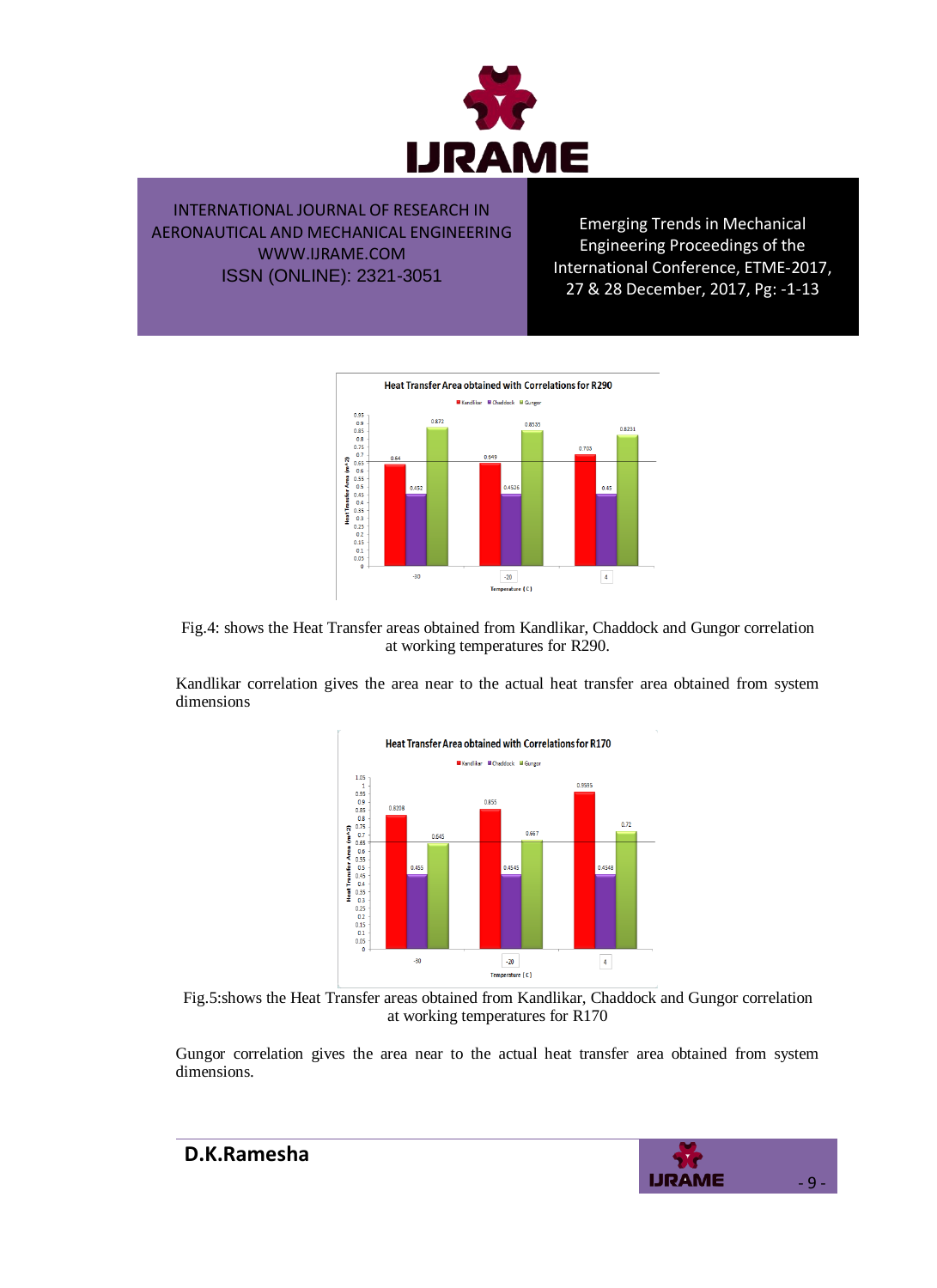

Emerging Trends in Mechanical Engineering Proceedings of the International Conference, ETME-2017, 27 & 28 December, 2017, Pg: -1-13

Heat Transfer Area obtained with Correlations for R1150



Fig.6: shows the Heat Transfer areas obtained from Kandlikar, Chaddock and Gungor correlation at working temperatures for R1150.

Gungor and Kandlikar correlations gives the area near to the actual heat transfer area obtained from system dimensions.



**Fig 7a**

![](_page_9_Picture_9.jpeg)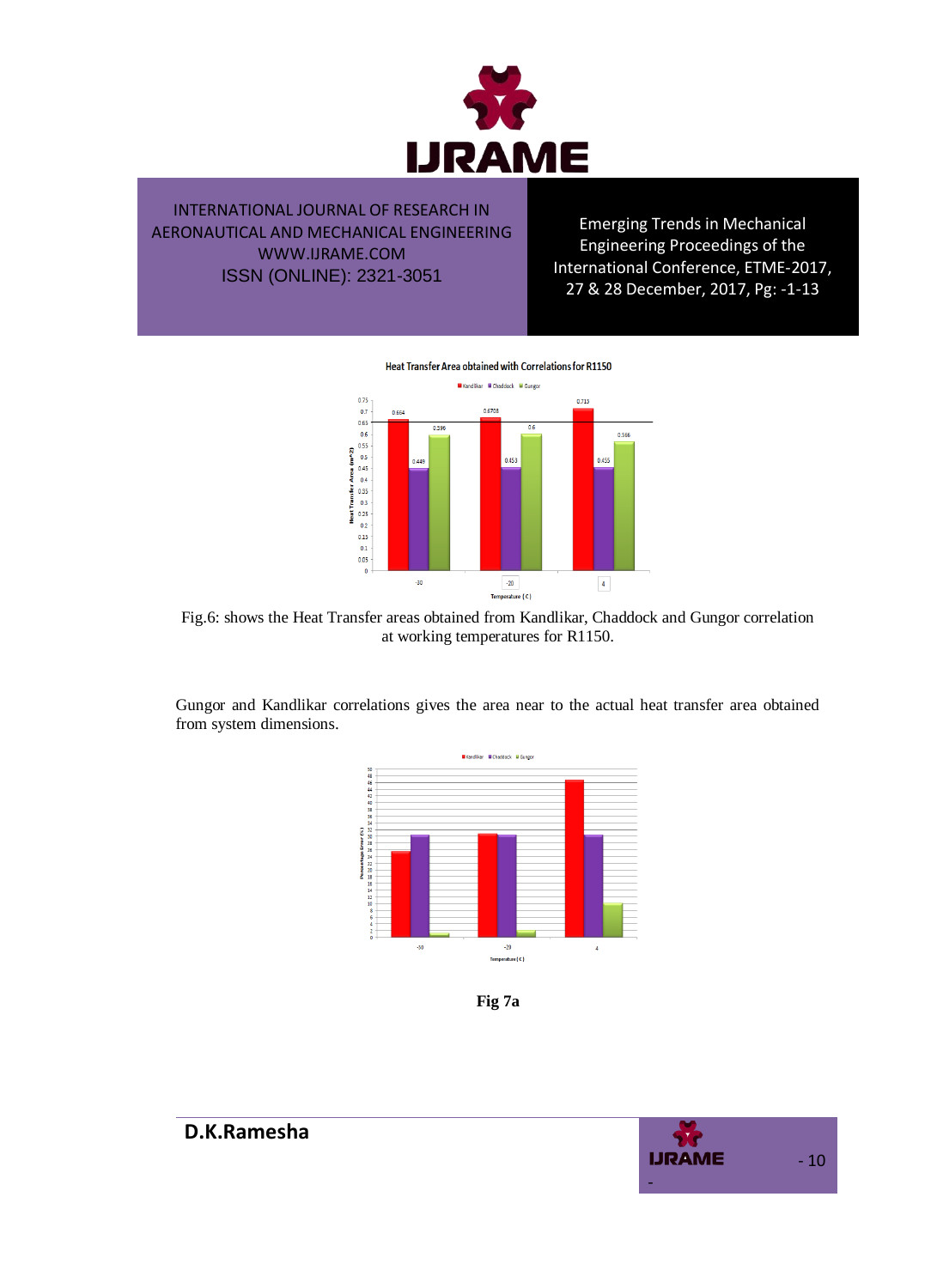![](_page_10_Picture_0.jpeg)

Emerging Trends in Mechanical Engineering Proceedings of the International Conference, ETME-2017, 27 & 28 December, 2017, Pg: -1-13

![](_page_10_Figure_3.jpeg)

![](_page_10_Figure_4.jpeg)

![](_page_10_Figure_5.jpeg)

![](_page_10_Figure_6.jpeg)

**Fig.7a.b.c:** shows the variation of percentage error in heat transfer area at working temperatures obtained from Kandlikar, Chaddock and Gungor correlation.

![](_page_10_Picture_8.jpeg)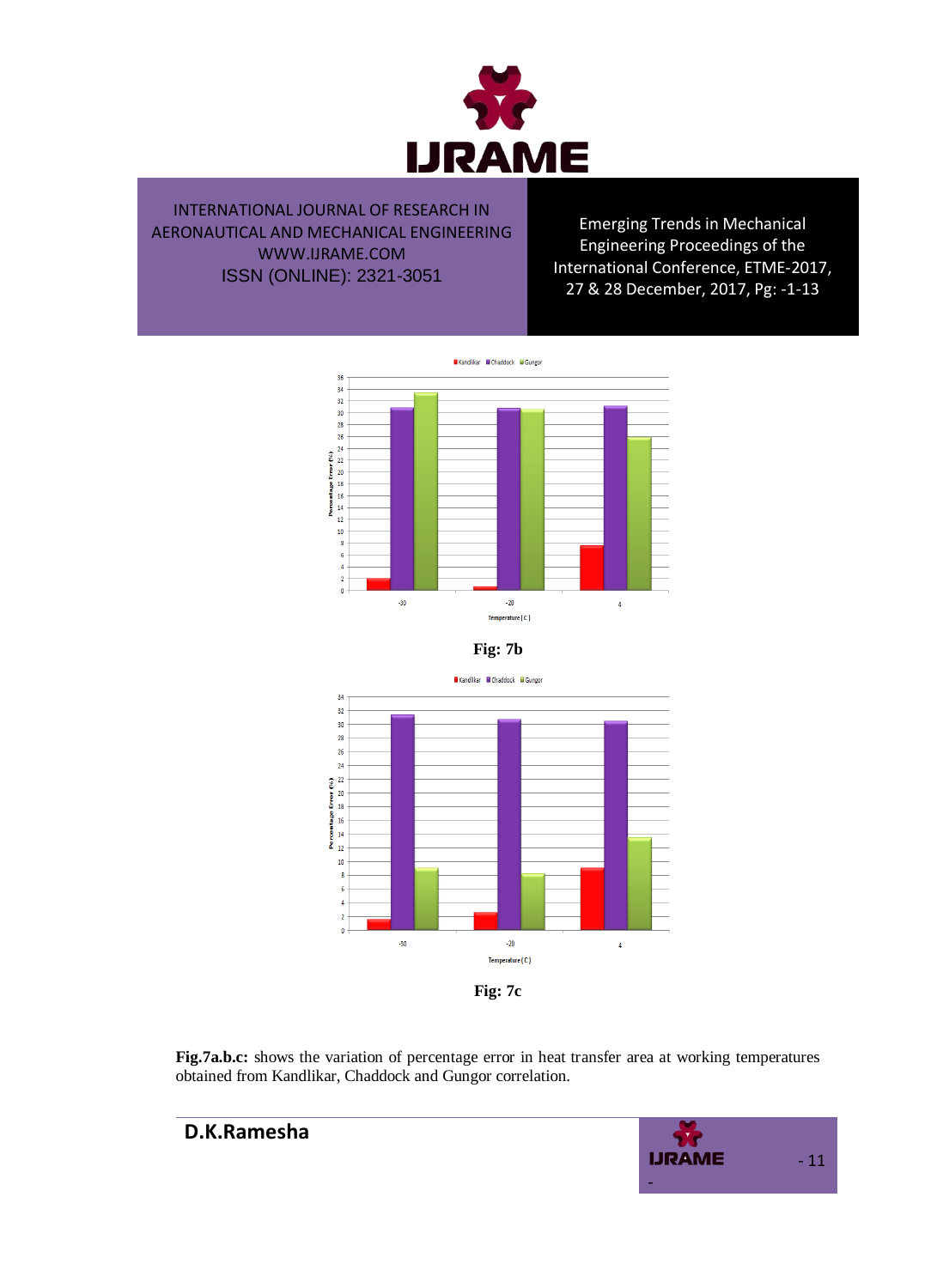![](_page_11_Picture_0.jpeg)

Emerging Trends in Mechanical Engineering Proceedings of the International Conference, ETME-2017, 27 & 28 December, 2017, Pg: -1-13

The plot shows Kandlikar and Gungor gives least error with R1150 while Kandlikar alone best predicts for R170, Gungor for R170.

### **CONCLUSIONS:**

As per the Kyoto and Montreal protocols, the harmful refrigerants are to be phased out and are to be replaced with alternate environmental friendly refrigerants. The objective of this paper is to evaluate environmental friendly hydrocarbon refrigerant as a replacement in the existing evaporator. On the basis of results, the following conclusions may be drawn.

Heat transfer co-efficient at two phase for three temperatures encountered in the evaporator have been calculated by three well known evaporator correlations and are in turn used to find the theoretical heat transfer area of the evaporator. This area is compared with actual heat transfer area obtained from evaporator dimensions. This paper shows that kandlikar(for R290, R1150) and Gungor(R170) correlation gives the least percentage error comparatively . Thus hydrocarbon refrigerants may replace HFCs(R-134a) without any system modifications in the evaporator.

### **REFERENCES:**

[1]D.V.Raghunatha Reddy, P.Bhramara, K.Govindarajulu ,Hydrocarbon refrigerant mixtures as an alternative to R134a in domestic refrigeration system: the state-of-the-art review, International Journal of Scientific & Engineering Research, Volume 7, Issue 6, June-2016 87 ISSN 2229-5518. [2].Maclaine-cross I. L., Leonardi E., June 1997, "Why Hydrocarbons Save Energy", School of Mechanical and Manufacturing Engineering The University of New South Wales Sydney NSW, Australia 2052, Published in AIRAH Journal, Volume 51 No. 6.

[3].Quraishi M. A., Wankhede U. S., Jan-Feb. 2013, "Use of Hydrocarbons and Other Blends as Refrigerant." International Journal of Modern Engineering Research (IJMER) Vol.3, Issue.1, pp-250-253,ISSN: 2249-6645.

[4].Usage and Risk of Hydrocarbon Refrigerants in Motor Cars for Australia and the United States, I. L. Maclaine-cross, School of Mechanical and Manufacturing Engineering, The University of New South,Wales, UNSW Sydney 2052, Australia.

[5]Zhanru Zhou, Xiande Fang, and Dingkun LiEvaluation of Correlations of Flow Boiling Heat Transfer of R22 in Horizontal Channels.Institute of Air Conditioning and Refrigeration, Nanjing University of Aeronautics and Astronautics, 29 Yudao Street, Nanjing 210016, China.

![](_page_11_Picture_13.jpeg)